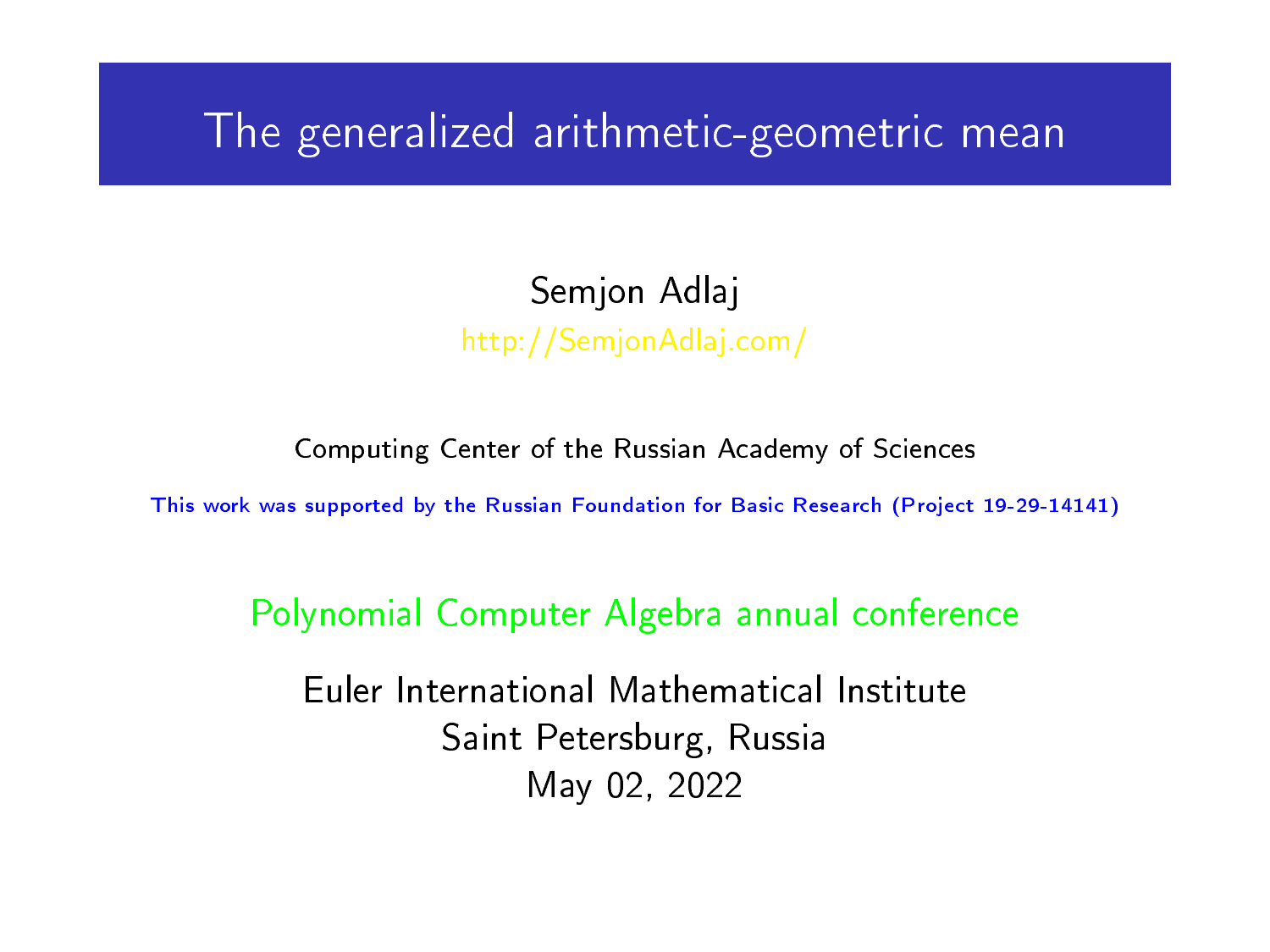### The GAGM defined

The modified arithmetic-geometric sequence is the recursively defined triple sequence

$$
x_{n+1} := \frac{x_n + y_n}{2}, \ y_{n+1} := z_n + \sqrt{(x_n - z_n)(y_n - z_n)}, \ z_{n+1} := z_n - \sqrt{(x_n - z_n)(y_n - z_n)}.
$$

Given such a sequence  $\{x_n, y_n, z_n\}_{n=0}^{\infty}$ , we introduce (another) recursively defined sequence of (single-valued) parametric functions:

$$
u_{n+1} = u_{n+1}(t) = u_{n+1}(t, c, x_0, y_0, z_0) := \frac{c_n u_n - y_{n+1} z_{n+1}}{c_n + u_n - 2 z_n}, c_n := u_n(c),
$$

where c is a fixed real parameter and the function  $u_0$  is (naturally) presumed to coincide with the identity function:  $u_0(t) = t$ . We proceed to defining the functions

$$
v_n = v_n(t) = v_n(t, a, c, x_0, y_0, z_0) := \frac{t - a_n}{t - c_n}, a_n := u_n(a),
$$

$$
w_n = w_n(t) = w_n(t, b, a, c, x_0, y_0, z_0) := \frac{v_n(t)}{v_n(b_n)}, b_n := u_n(b),
$$

where a and  $b$  are (also) fixed real parameters distinct from  $c$  and each other.

Define the generalized arithmetic-geometric mean (GAGM) of two (strictly) positive numbers  $x$  and  $y$ , for a given pairwise distinct real parameters a, b and c, as the (common) limit of the sequence  $\{\xi_n := w_n(x_n)\}_{n=0}^{\infty}$  and the sequence  $\{\eta_n := w_n(y_n)\}_{n=0}^{\infty}$  with  $x_0 = x$ ,  $y_0 = y$  and  $z_0 = 0$ .

We might then extend the domain of the parameters  $a, b$  and  $c$  to include the point at (complex) infinity, so that a, b and c might be regarded as elements of the extended real line  $\mathbb{R} \cup \infty$ . However, we shall always require the parameter c to lie (strictly) outside the closed interval  $[x, y]$ .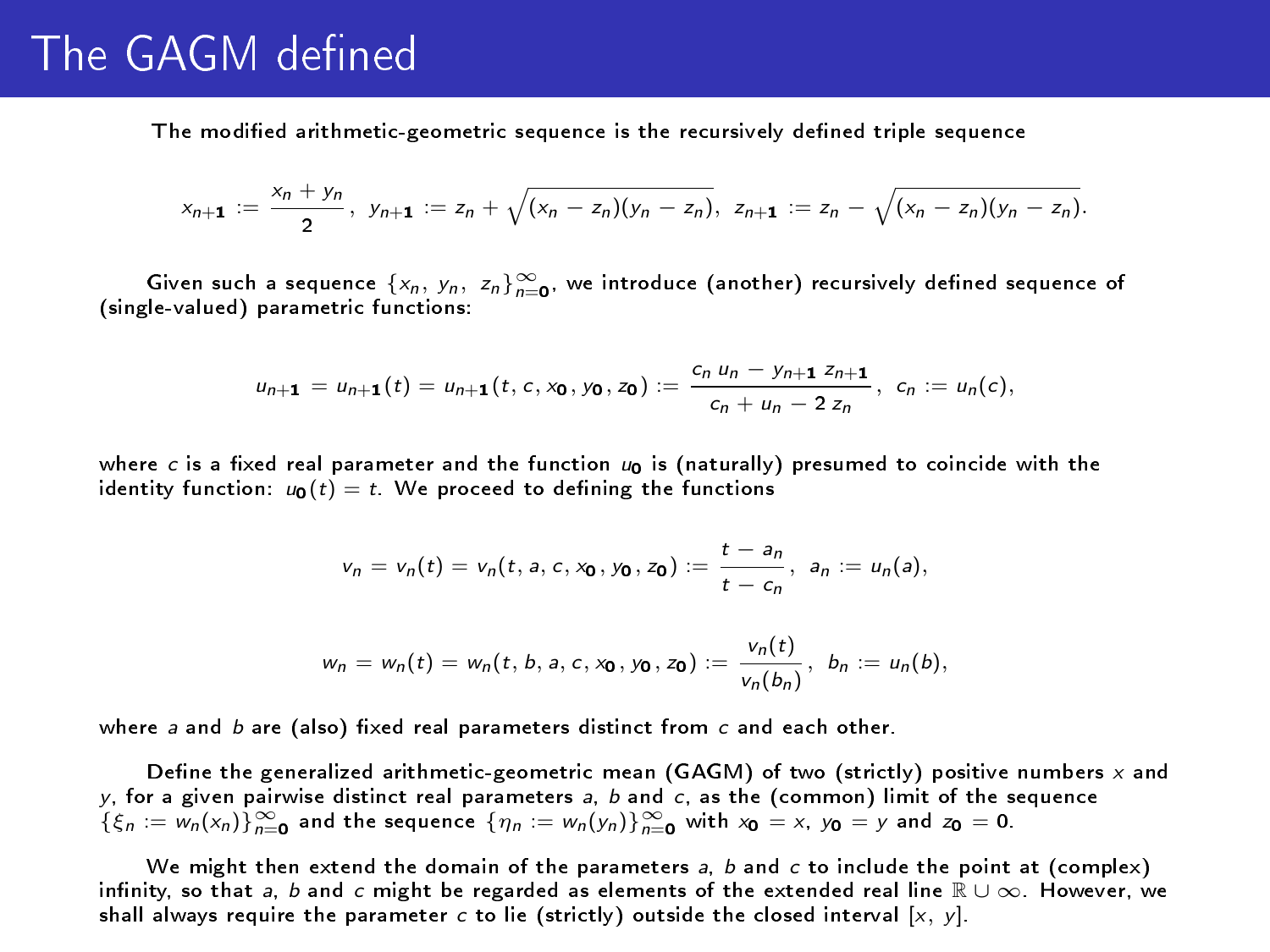#### The invariance of the GAGM under the action of linear functions

Given a linear function  $I(t) = \lambda (t - \mu)$ ,  $\{\lambda \neq 0, \mu\} \subset \mathbb{R}$ , we define an action of the function *l* upon the sextuple sequence as  $l \cdot \{x_n, y_n, z_n, a_n, b_n, c_n\}_{n=0}^{\infty} := \{l(x_n), l(y_n), l(z_n), l(z_n), l(b_n), l(c_n)\}_{n=0}^{\infty}$ .<br>thereby inducing an action upon the sequence  $\{w_n\}_{n=0}^{\infty}$ , which we shall denote by  $l \cdot \{w_n\}_{n=0}^{\infty} :=$  $\{l \cdot w_n\}_{n=0}^{\infty}$ , where  $l \cdot w_n$  is the transformation mapping the ordered triple  $(l(a_n), l(b_n), l(c_n))$  to the ordered triple  $(0, 1, \infty)$ . One might then verify that such an action is well defined, and, furthermore, neither the sequence  $\{\dot{\xi}_n\}_{n=0}^\infty$  nor  $\{\eta_n\}_{n=0}^\infty$  is altered by this action, that is,

$$
\xi_n = l \cdot w_n(l(x_n)) = w_n(x_n), \ \eta_n = l \cdot w_n(l(y_n)) = w_n(y_n).
$$

In particular, The homogeneity degree of GAGM is zero (unlike the AGM and MAGM which are homogeneous of degree one), and we might exploit this property to extend the domain of GAGM, for fixed parameters, to include (strictly) negative values of the arguments x and y. At each iteration, we might ensure the positivity of the product  $(x_n - z_n)(y_n - z_n)$ , before taking its square root, via acting upon the sextuple sequence (at the required step whenever necessary) by the (constant) function  $-1$ .

We shall denote with the same letter N three functions, which we shall nevertheless distinguish by the (total) number of their arguments. The invariance of the GAGM under the action of linear functions upon the sextuple sequence implies that four initial arguments suffice to determine the GAGM, so we designate  $N(x, a, b, c)$  to denote the GAGM of 1 and x for parameters a, b and c. Moreover, the expression

$$
\Big(\frac{(b-a) N(x, a, b, c)}{b-c}-1\Big)/(c-a),
$$

while seemingly dependent upon four arguments  $x$ , a, b and c, has x and c as its only "true" arguments. It actually depends neither upon a nor upon b. Consequently, we might define a two-variable function

$$
N(x, c) := N(x, \infty, c+1, c),
$$

and employ it in order to alternatively express the preceding four-variable function as

$$
N(x, a, b, c) = \frac{b-c}{b-a}\Big((c-a)N(x, c)+1\Big).
$$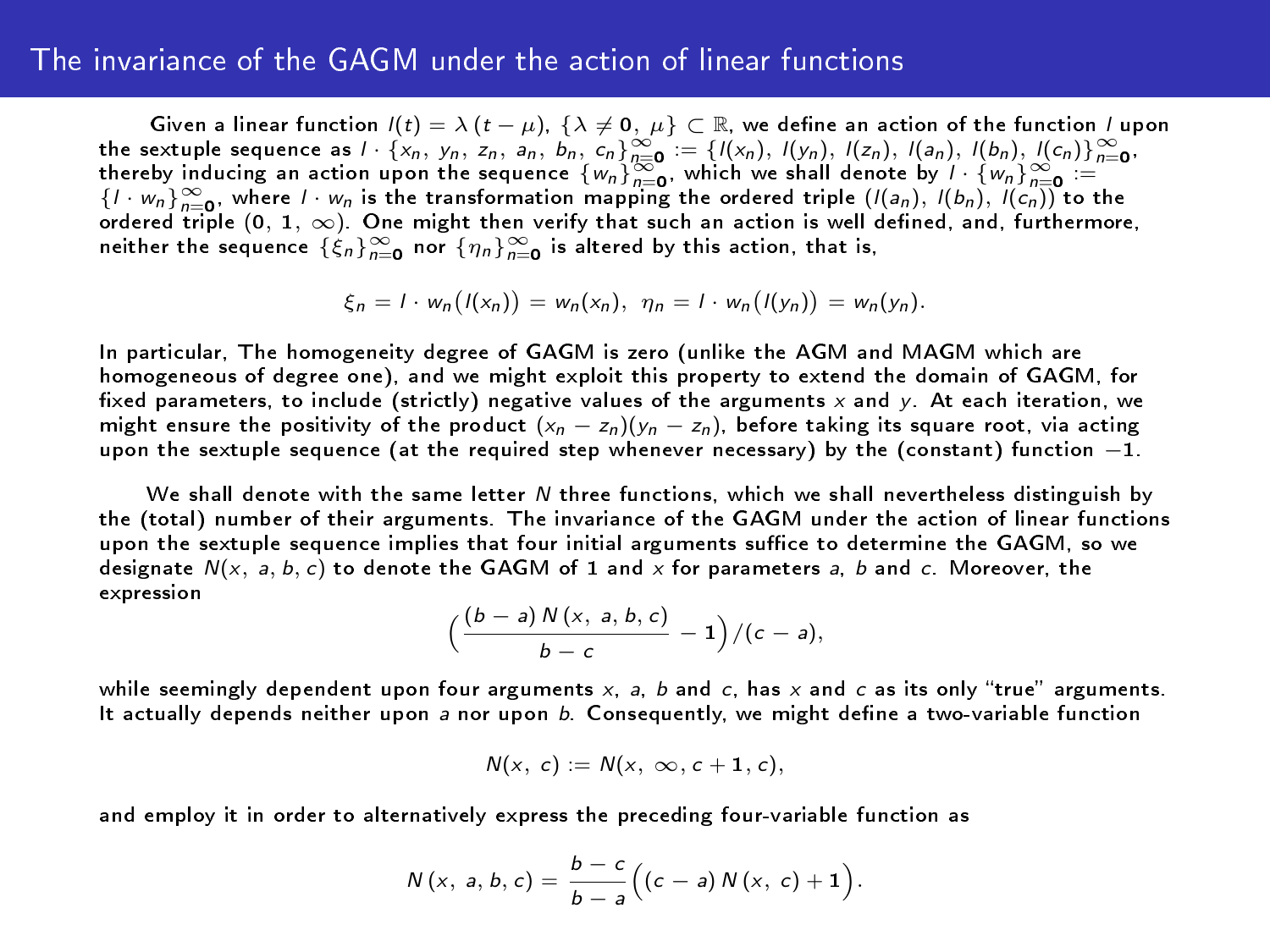The preceding formula extends not only to the case  $c = 0$  but, as well, to the case  $c = \infty$ . In these two (dual) cases the GAGM "degenerates" to a (shifted) MAGM:

$$
N(x, a, b, 0) = \frac{b}{a - b} \left( a \, N \left( \frac{1}{x} \right) - 1 \right), \ N(x, a, b, \infty) = \frac{N(x) - a}{b - a},
$$

where the (one-variable) function  $N(x)$  is the modified arithmetic-geometric mean of 1 and x. The equivalence of the latter two equations reflects a special (limit) case of the relation

$$
N(x, a, b, c) = N\left(\frac{1}{x}, \frac{1}{a}, \frac{1}{b}, \frac{1}{c}\right).
$$

The latter relation suggests that the defining equality of the function  $N(x, c)$  might be substituted with the equality

$$
N(x, c) = N\left(\frac{1}{x}, 0, \frac{1}{c+1}, \frac{1}{c}\right),
$$

which is suitable for explicit calculation, and is extendable to the case  $c = 0$  as

$$
N(x, 0) = N\left(\frac{1}{x}\right),
$$

but, unlike the four-variable function, the two-variable function remains undefined for  $c = \infty$ .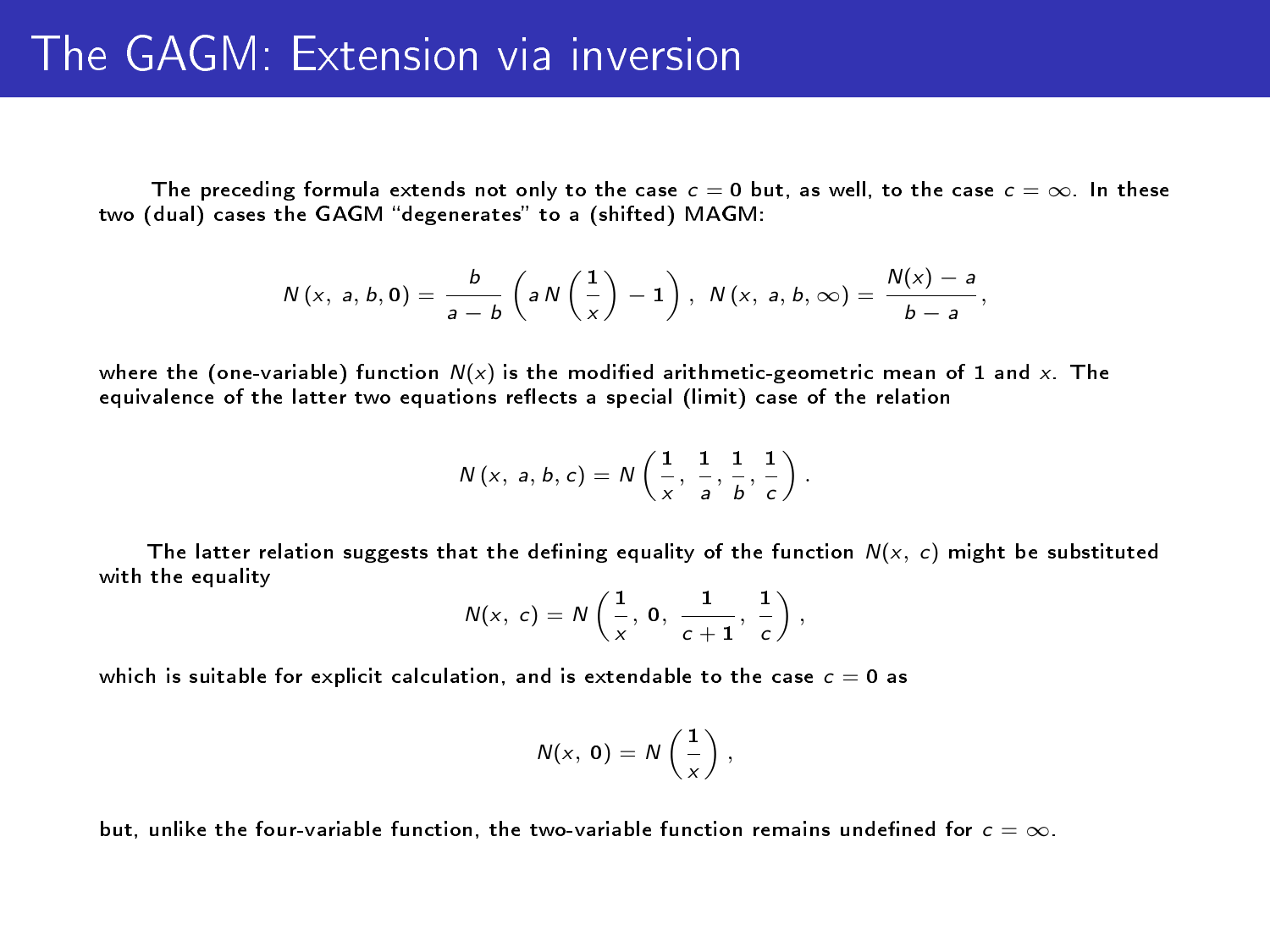Upon teaching calculus, Neal Koblitz insisted that  $\ln(x)$  is not an antiderivative of  $1/x$ , unless it is "corrected" to be  $ln|x|$ .

So, once being "enlightened" with his advice, one might proceed to (correctly) calculate the definite integral:

$$
\int_{-e}^{-1} \frac{dx}{x} = \ln|x| \Big|_{-e}^{-1} = \ln 1 - \ln e = -1.
$$

N. Koblitz, no less often, "enlightened naive and confused people", telling them:

"elliptic curves have nothing to do with ellipses"!

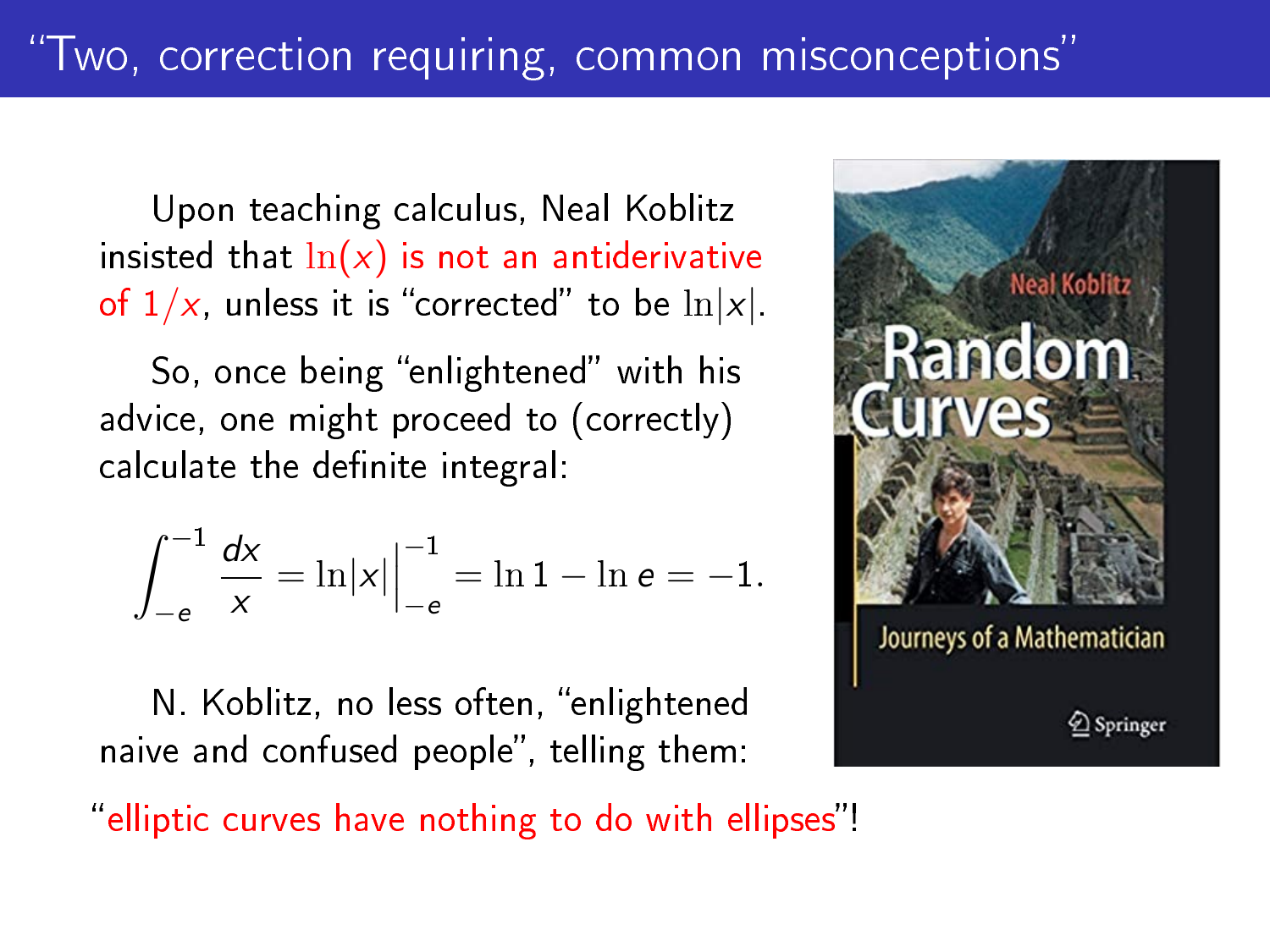The AGM, being expressible as a GAGM,

$$
M(\beta) = N\left(\beta, \, \frac{1}{\beta}, \, 0, \, \beta - i\sqrt{1-\beta^2}, \, 1, \, \beta + i\sqrt{1-\beta^2}\right),
$$

that is, the AGM of  $\beta$  and 1 coincides with the GAGM of  $\beta$  and  $1/\beta$  for parameters  $\beta-i\,\sqrt{1-\beta^2},\,1$  and  $\beta+i\,\sqrt{1-\beta^2},^1$  enables a swift (quadratically convergent) calculation of the ratio  $\mathcal{N}(\beta^2)/\mathcal{M}(\beta)$ , via an iterative procedure, requiring at each step (aside from basic arithmetic operations) a single square root extraction.

<sup>&</sup>lt;sup>1</sup>Thus, if  $\beta$ , 1/ $\beta$  and 0 are regarded to be the values of the three half-period of an essential elliptic function, then  $\beta-i\,\sqrt{1-\beta^2},\,1$  and  $\beta+i\,\sqrt{1-\beta^2}$  are the values at three (out of six) quarter-periods of the same (Galois) function.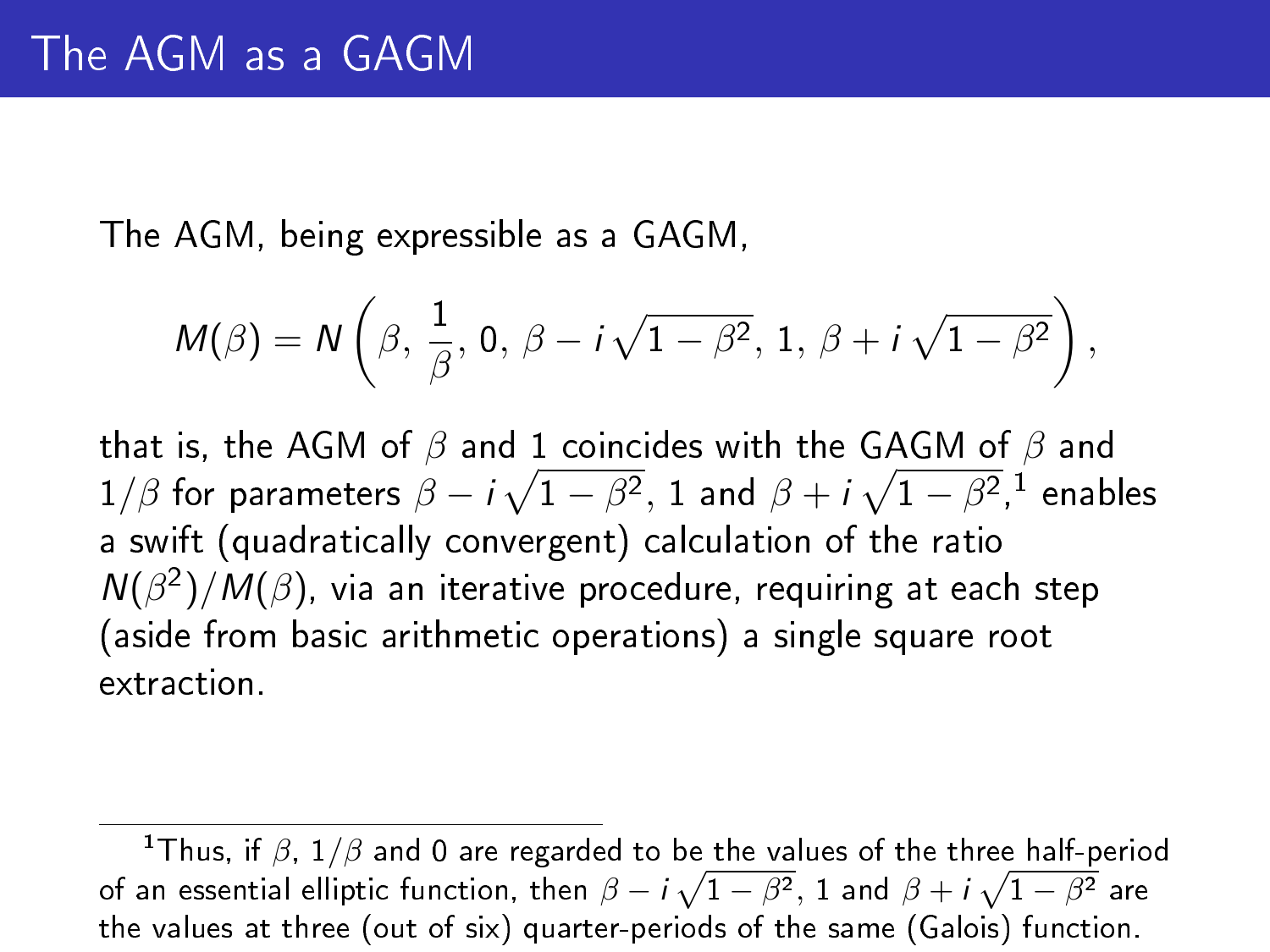### Acknowledgments and a dedication

This work was supported by the Russian Foundation for Basic Research (Project № 19-29-14141, headed by Sergei Pozdniakov).

It is dedicated to a lasting memory of V.V. Shevchenko (1953-2022). So, we shall bring to attention a few excerpts from two late letters of V.V. Shevchenko.

Из электронного письма 12 ноября 2021 года: Удар должен быть безошибочным, наверняка. К директору ФСБ, председателю СК, Генеральному прокурору ... Параллельно необходимо выйти на центральную прессу, лучше телевиление ... Тогла должно получиться. Эта банла диповых академиков пустила разветвлённые корни, выкорчёвывать их надо умело и основательно.

Из электронного письма 1 декабря 2021 года: В 1991 году А.А. Дородницын написал иронический «гимн новой российской академической науки», одно из четверостиший которого звучит так: «Это бой наш последний. В нём мы всех победим. И в академии российской. Науке места не дадим». Наблюдаемое нами, увы, показывает, что события разворачиваются именно так. Среди адресатов данной переписки вижу действующего Президента РАН А.М. Сергеева. Обращаюсь к нему: «Александр Михайлович! Ответ на наше предложение декабря 2015 года по сей день не получен. Будьте любезны ответить. Чтобы нам не пришлось писать «донос на гетмана злодея царю Петру от Кочубея». Не доводите до того, чтобы в соответствии с одним из предсказаний М.В. Ковальчука РАН погибла, как Римская Империя.

В.В. Шевченко (в представлении не нуждаюсь).